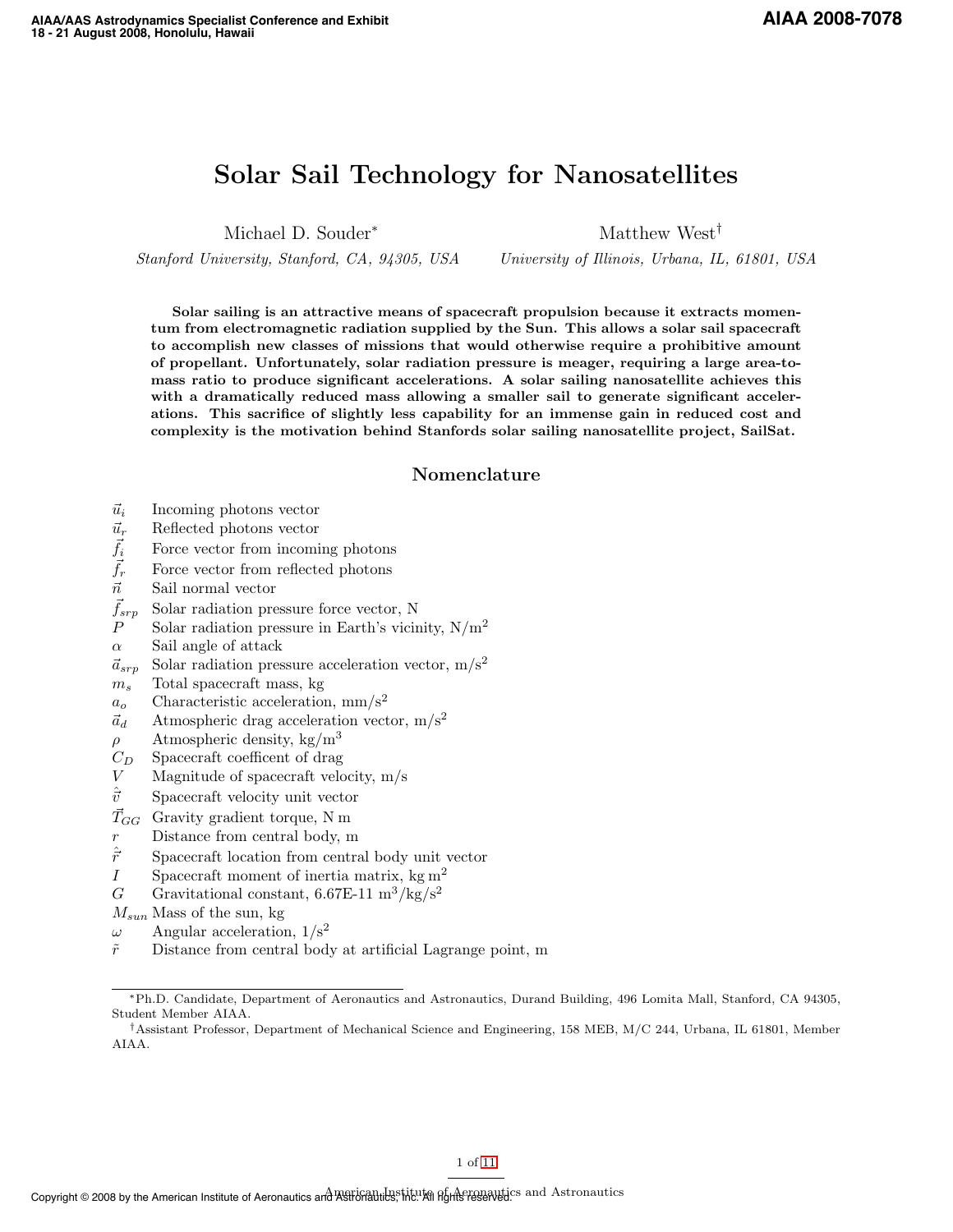# I. Introduction

Solar sailing is an attractive means of spacecraft propulsion because it does not rely on reaction mass like conventional systems. Instead a solar sail extracts momentum from electromagnetic radiation supplied by an ambient source, the Sun. By removing the restriction of finite reaction mass, a solar sail spacecraft can be propelled by a continuous thrust limited only by the lifetime of the sail itself.<sup>1</sup> This allows a sailcraft to complete many missions that would require a prohibitive amount of propellant otherwise.

Unfortunately, solar radiation pressure is very small, requiring a large area to mass ratio to produce significant accelerations. Standard mission concepts have focused on increasing the sail area to accommodate a large payload. A solar sailing nanosatellite mission concept explores the opposite idea, drastically lowering the mass of the payload and bus to allow for a smaller sail. This paper begins with a brief introduction to solar sailing followed by preliminary designs of a solar sailing nanosatellite, tentatively named SailSat. Next, mission applications in low Earth orbit and beyond are discussed with the aid of Satellite Tool Kit simulation results including the effects of perturbational forces and torques. The paper concludes with an overview of interesting topics in solar sailing research.





Figure 1. Solar sailing forces resulting from incoming and reflected photons

Solar sails derive their propulsive force from solar radiation pressure, photons of light from the sun. These photons, though massless, carry momentum that impart a force on anything they strike. In figure [1,](#page-2-0) the incoming photons travel in the direction of  $u_i$  and strike the sail producing the force  $f_i$ . Solar sails are reflective so the photons bounce away in the direction of  $u_r$ . This also produces a force,  $f_r$ , to conserve momentum. The ideal solar sail is 100% reflective so the two forces are equal and sum together to give a total force in the direction of the sail normal,  $\vec{n}$ . The general equation for the force on an ideal solar sail is

$$
\vec{f}_{srp} = 2PA\cos^2\alpha\,\vec{n} \tag{1}
$$

$$
P = 4.67 \times 10^{-6} \text{ N/m}^2
$$
 (2)

where  $P$  in equation [2](#page-2-1) is the solar radiation pressure in the Earth's vicinity. This term varies with the inverse square of the spacecraft's distance from the Sun; as the spacecraft gets closer to the Sun, the radiation pressure gets larger. A is the sail area while  $\alpha$  is the angle the sail normal makes with the direction of the incoming photons. The factor of two comes from the addition of the two equal forces,  $f_i$  and  $f_r$ <sup>2</sup>

As can be seen from equation [1,](#page-2-2) a solar sail must have a very large area to produce a sizable force. Fortunately, the size of the force is not what matters for solar sailing spacecraft, it's the acceleration as given by

$$
\vec{a}_{srp} = \frac{\vec{f}_{srp}}{m_s} = 2P\left(\frac{A}{m_s}\right)\cos^2\alpha\,\vec{n}
$$
\n(3)

Equation [3](#page-2-3) shows that a large area to mass ratio is required to produce a large acceleration due to solar radiation pressure. In fact, the characteristic acceleration is directly proportional to this ratio and is defined as the acceleration the sail would produce at 1 AU with the sail oriented perpendicular to the incoming photons  $(\alpha = 0)$ :

$$
a_o = 9.34 \times 10^{-3} \left(\frac{A}{m_s}\right) \text{mm/s}^2 \tag{4}
$$

2 of 11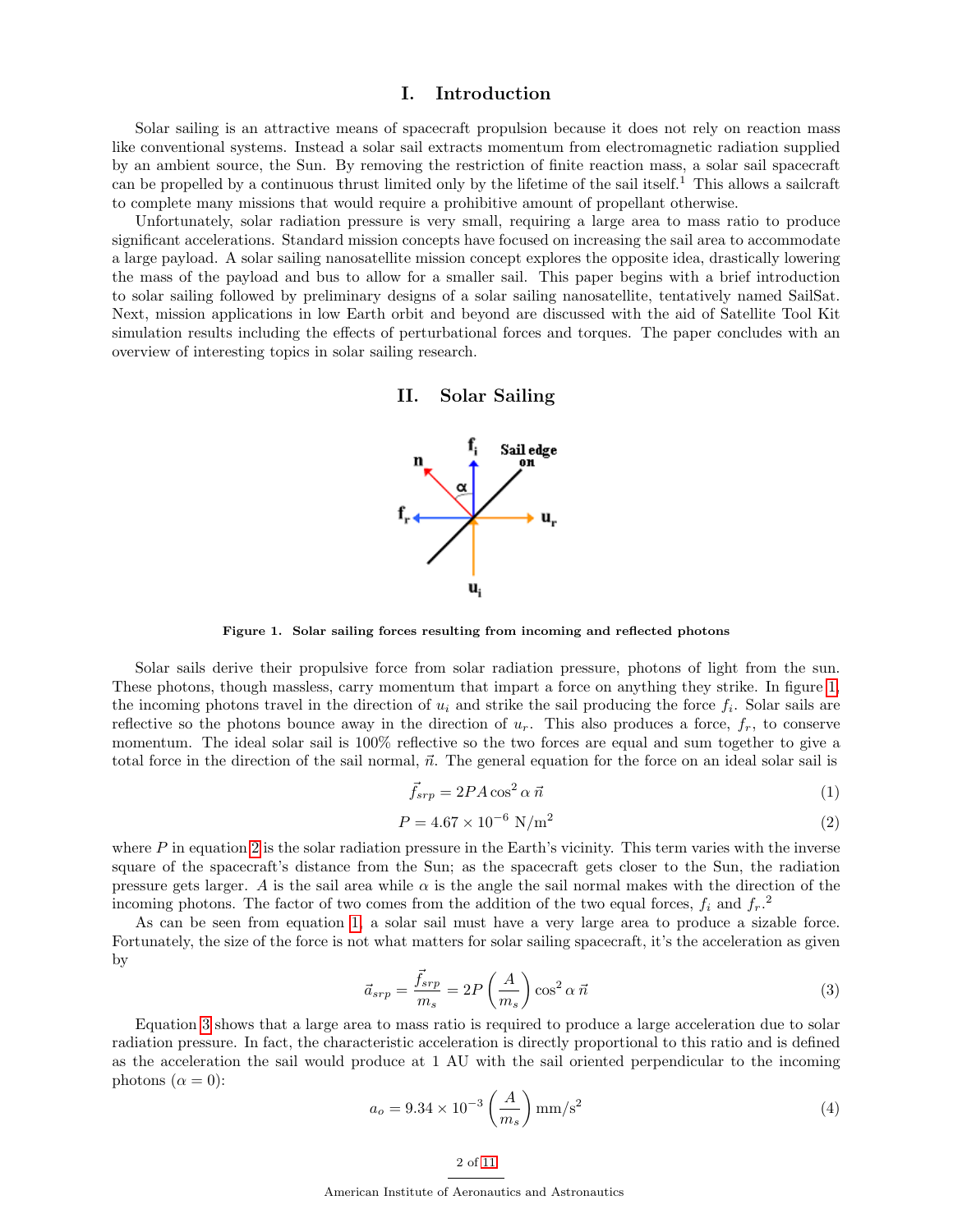It is the largest acceleration the sail can produce at 1 AU. Typical values for characteristic acceleration are on the order of 0.1 to 1  $mm/s<sup>2</sup>$ .



Figure 2. Constant characteristic acceleration curves for a square solar sail show reduced sail size requirement for reduced mass. A solar sailing nanosatellite takes advantage of this property.

The characteristic acceleration offers a useful way for comparing two solar sailing spacecraft. Two sailcraft with the same characteristic acceleration can perform the same maneuvers and would always tie in a race regardless of their individual masses and areas. Figure [2](#page-3-0) illustrates that when the total mass of the spacecraft is reduced, the curves of constant characteristic acceleration converge. A solar sailing nanosatellite exploits this feature. By drastically reducing total mass, a solar sailing nanosatellite only requires a modestly sized sail to produce significant accelerations. A smaller sail should be easier to manufacture, package, deploy, and maintain compared to the larger sails used in typical solar sail mission designs. The larger sails are often a necessity to produce the desired acceleration given some massive payload. With the vast reduction in mass of viable scientific payloads, this is no longer required.

<span id="page-2-0"></span>To use a solar sail to change an orbit, one must articulate the sail with respect to the sun to direct the force into a desired direction. This can be done, for example, by displacing the center of mass from the center of pressure thereby causing the force due to solar radiation pressure to create a torque.

The best direction to apply the force for a desired orbit change is not entirely obvious. Consider a solar sailing spacecraft orbiting the sun at some initial radius. To increase that radius, the sail normal would be angled to give a component of force along the velocity direction. One might assume that simply directing the force away from the Sun would be the best strategy. This is not the case because in order to increase orbital radius, one must increase orbital energy. This is done by directing some component of force in the direction of velocity. In this case, the sail is doing work on the orbit.

The converse also holds. Directing some component of force in the direction opposite of velocity will do negative work on the orbit and decrease the orbital energy. This in turn shrinks the orbital radius. In standard sailing terminology, sailing against the wind is called tacking, so it is no surprise that the solar sailing community has adopted it to describe sailing towards the Sun. To change the other orbital elements, one must know how a perturbing force affects that element. This information is given by the Gauss form of the Lagrange Planetary Equations, but is beyond the scope of this paper.<sup>3</sup>

## <span id="page-2-3"></span><span id="page-2-2"></span><span id="page-2-1"></span>III. SailSat

The solar sailing nanosatellite group at Stanford University has only begun to scratch the surface in terms of design. There are many ways to design a solar sailing spacecraft, see figure [3,](#page-4-0) but, unfortunately, no one knows the best way to do so. All of the design types have their own strengths and weaknesses. Initial designs of SailSat have adopted the square sail design supported by four deployable booms as shown in figure [4.](#page-4-1) This design is much easier to control than the heliogyro or spinning sail types, however, it is slightly more difficult to deploy because it must rely on unfurling booms rather than centripetal acceleration to support the sail.

In the stowed configuration, SailSat will conform to the triple CubeSat standard,  $30 \times 10 \times 10$  cm<sup>3</sup>, to be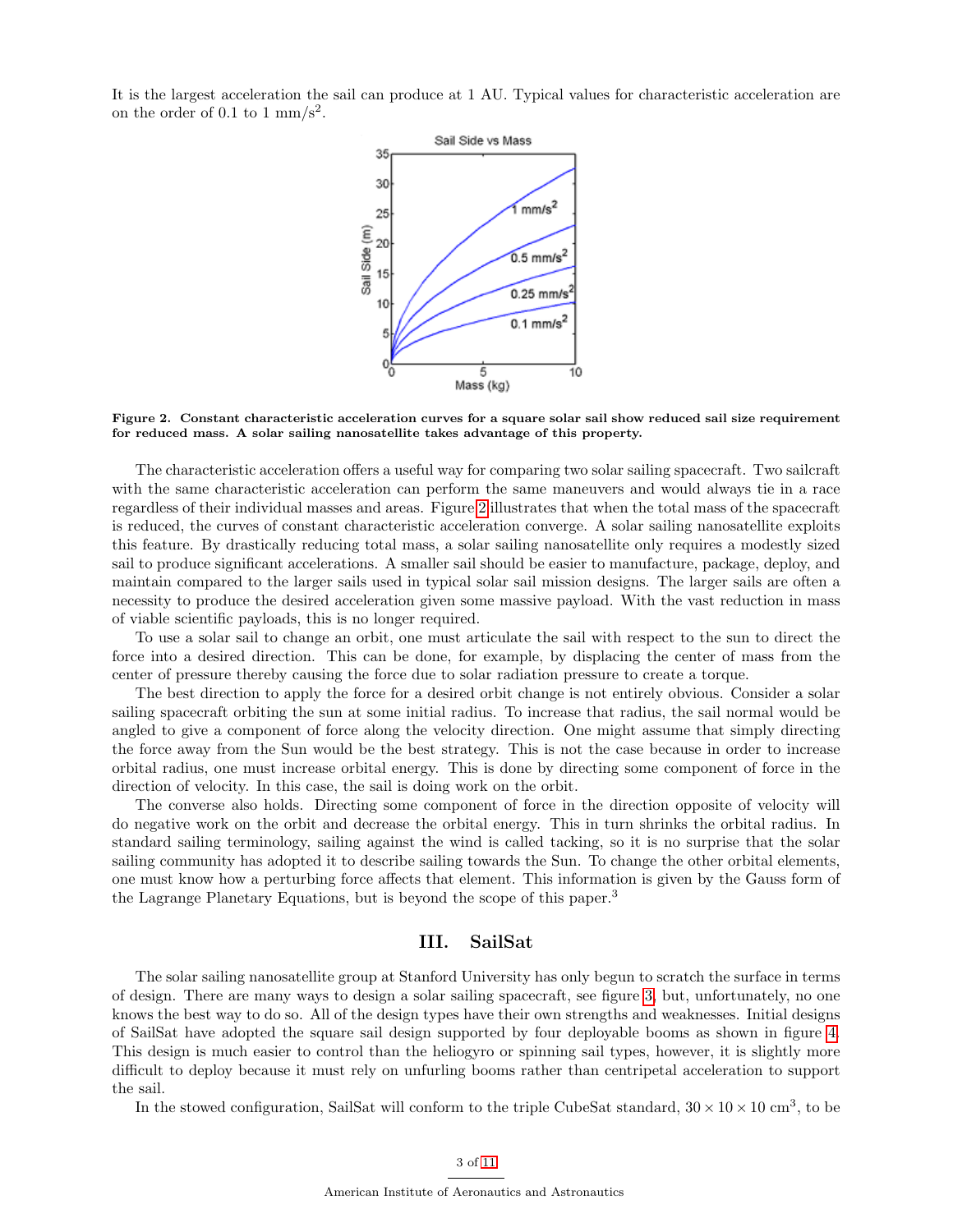

Figure 3. The three main sail design types are square, heliogyro, and spinning disk. SailSat will likely use a square sail design for its simplicity.

easily deployed from California Polytechnic State University's Poly Picosatellite Orbital Deployer (P-POD).<sup>4</sup> When given the command to deploy the sail, hinged solar panels similar to those found on a previous Stanford satellite, QuakeSat, $5$  could be released allowing the sail support booms and sail to unfurl. Previous design studies on drag sails at Stanford have shown that rolled up strips of carpenter's tape work well for stowage and self deployment of smaller sails. Figure [5](#page-4-2) shows the deployed drag sail made from a mylar camping blanket.

<span id="page-3-0"></span>In addition to solar sail designs, there are also many sail materials to choose from. The most common are



Figure 4. SailSat initial conceptual design in the stowed and deployed configuration - Not to scale



Figure 5. 0.58 m<sup>2</sup> drag sail deployment prototype made from a mylar survival blanket. Stowed volume: 5  $\times$  $10 \times 10 \text{ cm}^3$ 

very thin aluminized Mylar or Kapton films with areal densities of around 7  $g/m^2$  and 12  $g/m^2$  respectively. SailSat is planned to use a film similar to Kapton called CP1, which has an areal density of  $5 g/m^2$ . CP1 is a polyimide that can incorporate both a highly reflective surface and rip stop properties in a large area film with a thickness of about 2.5 microns.<sup>6</sup> The company that produces CP1, SRS Technologies, has offered the solar sailing nanosatellite group samples of their material for testing, prototyping, and space qualification.

Other materials under consideration are curved thin film shells produced by Mevicon, Inc. The films are a bit thicker than their standard counterparts, but they make up for this with inherent stiffness due to curvature, compact roll stowage, deterministic self deployment, and self rigidization.<sup>7</sup> The shells are spherically curved so that they are self supporting even in 1-g. This combined with self deployment would greatly reduce the requirements of the sail support structure, potentially reducing its mass enough to compensate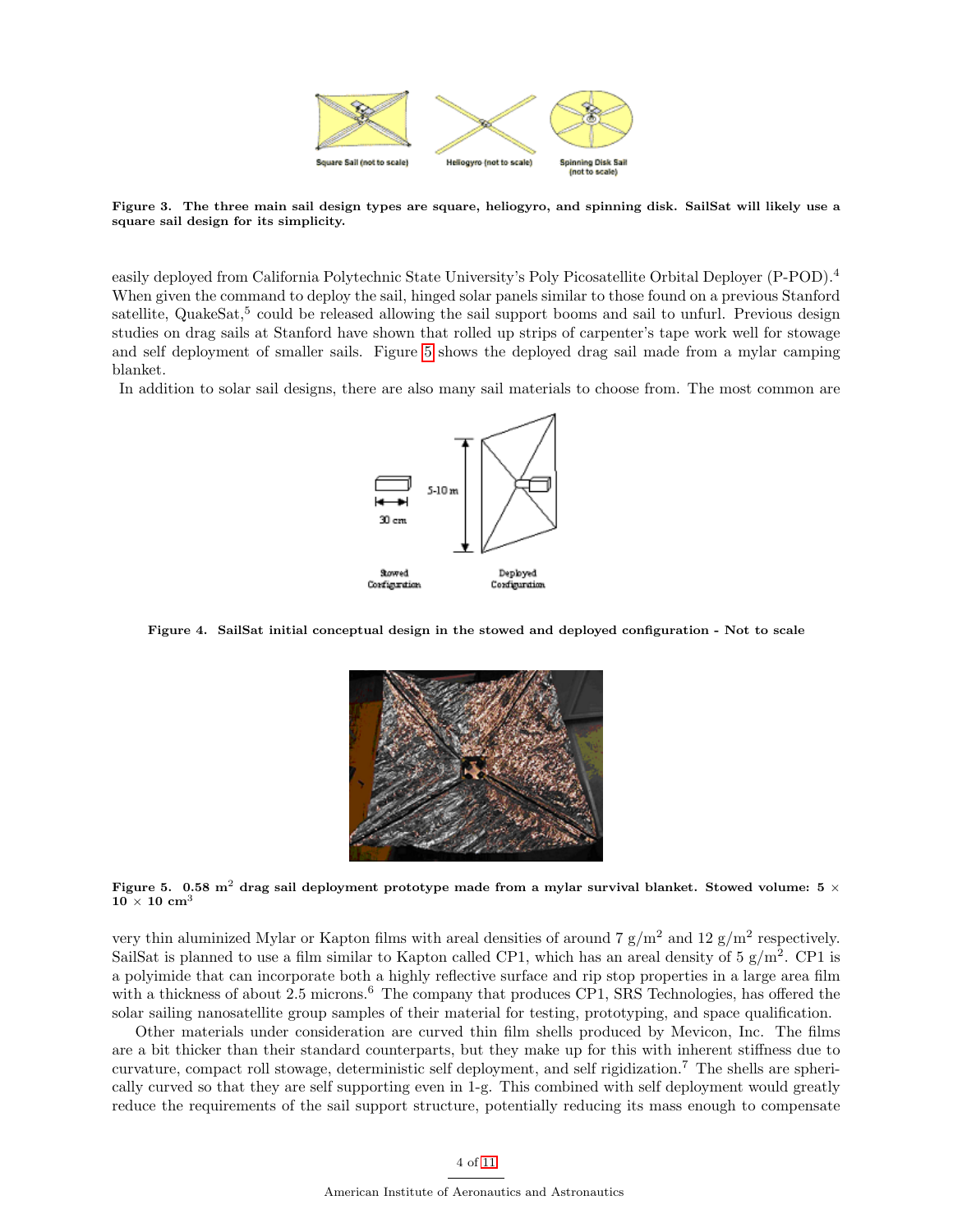<span id="page-4-0"></span>for the thicker material. Samples of Mevicon's material have been donated to the group and are pictured in figure [6.](#page-5-0)



Figure 6. Mevicon's thin film shells are self supporting in 1 g and roll into thin cylinders for compact stowage.

There are several options still under consideration for the design of SailSat. The solar sailing nanosatellite group's current activities include building prototypes of deployment mechanisms in the sizes we are interested in, testing available materials for deployability and survivability, and performing trade studies to choose the best design. These tasks will continue into the next school year as part of Stanford's satellite design course.

# IV. Solar Sail Missions

### A. Low Earth Orbit

In addition to what is best structurally, SailSat's design will be very mission dependent. SailSat's first mission, in one to two years, is targeted to be a low-cost technology demonstration mission in low Earth orbit to test deployment, sail survivability, and the sail control system. This is a necessary first step to prove the feasibility of our design before attempting more exotic missions beyond LEO.

A sail deployment test is required because it is a single of point failure for all solar sailing missions, a fact that makes any mission planner nervous. Several space agencies have tested the deployment of large gossamer space structures. Most recently the Japan Aerospace Exploration Agency, JAXA, deployed solar sails from sounding rockets, see figure [7.](#page-5-1) In our case, SailSat has an advantage over typical solar sailing spacecraft because it is attempting to deploy a much smaller sail.

<span id="page-4-1"></span>

Figure 7. JAXA deploying a clover shaped solar sail in August 2004

<span id="page-4-2"></span>Once the sail is deployed, we would like to monitor its health in the harsh environment of space. Solar UV radiation would act to destroy the plastic substrate of the solar sail material, while the solar wind could cause a charge difference between the front and back of the sail that could result in a damaging discharge. Additionally, the vast ranges of temperatures in space could cause thermally-induced structural failure. To combat these effects, the sail material should be chosen based on good UV resistance, the front and back surfaces should be in electrical contact, and the orbit should be chosen to limit thermal cycles.

Also micrometeorite impacts could puncture the sail requiring rip stops to prevent large tears.<sup>2</sup> SailSat at first will have no way of repairing damage due to the space environment, so our only recourse is to monitor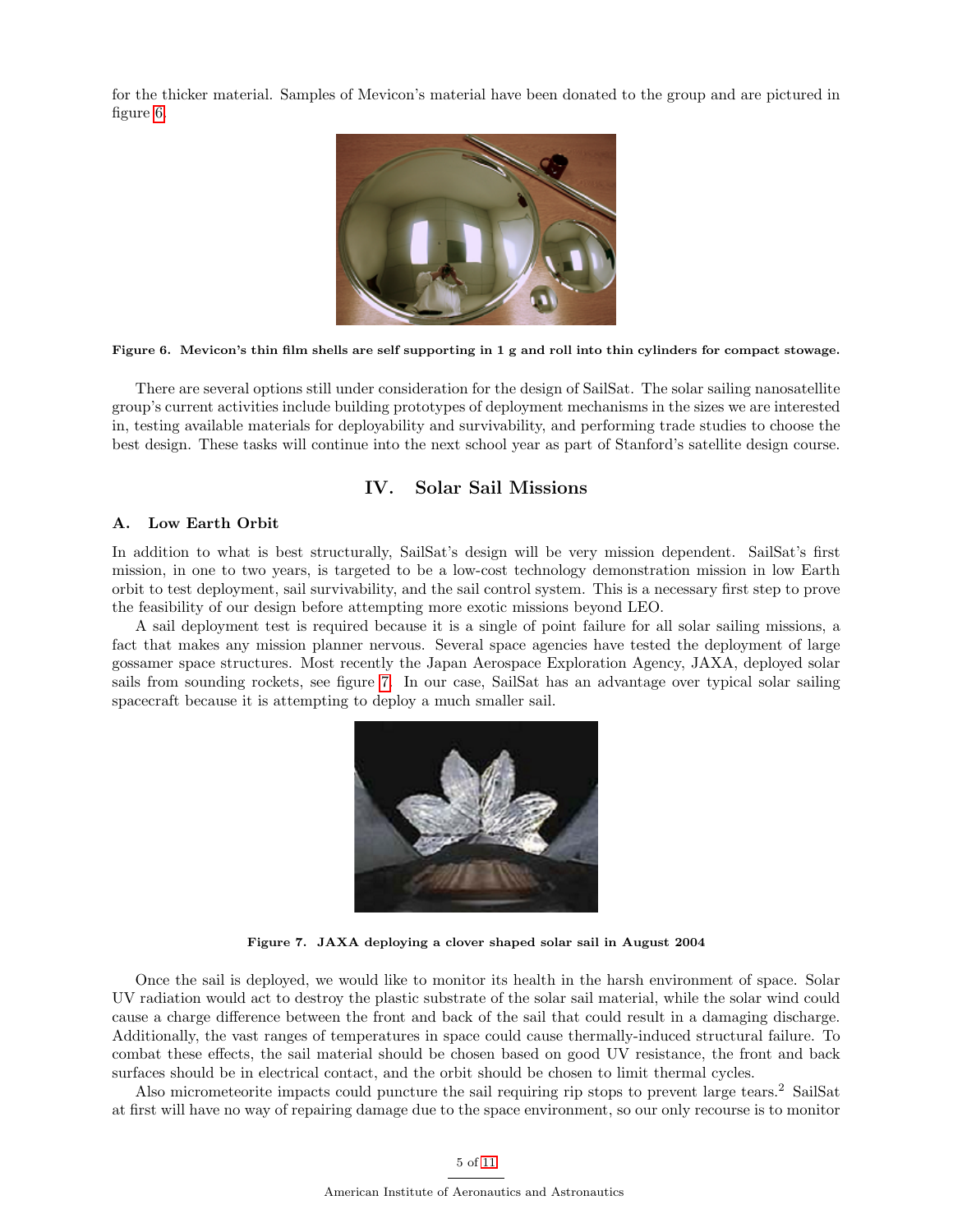the sail and plan accordingly for the next mission. SailSat will have cameras to capture the sail's deployment and image the sail throughout the mission. Also, the sail's performance will give information about its health based on how much acceleration it is generating.

After deployment, testing of the sail control system will begin; SailSat will start sailing. For a LEO mission, control torques to change the sail's orientation with respect to the Sun are planned to be applied through magnetic torque coils and momentum wheels. This will keep system complexity low and enable orientation of the sail in the Earth's shadow. Ideally, SailSat will be in a terminator orbit, meaning the spacecraft is always in the Sun, allowing the sail to generate continuous thrust. This thrust will be used to shrink and grow SailSat's orbital radius, while slightly perturbing the orbital plane to maintain the terminator orbit.

<span id="page-5-0"></span>The sail controller will also have to deal with perturbational forces and torques caused by non-spherical Earth, atmospheric drag, gravity gradient, and gravitational forces of the Moon and Sun. Some of these forces can be useful. For instance, the effect of a non-spherical Earth is to precess the right ascension of the ascending node, which can be used to help maintain the terminator orbit. The equation for atmospheric drag is given by

$$
\vec{a}_d = -1/2\rho \left( C_D \frac{A}{m_s} \right) V^2 \hat{v}
$$
\n<sup>(5)</sup>

It always acts in the opposite direction of velocity, so energy is always removed from an orbit. Below approximately 700 km, the atmospheric density,  $\rho$ , is large enough to make the acceleration from atmospheric drag overwhelm any accelerations produced by a solar sail; in effect, the solar sail becomes a drag sail. Above this altitude it is possible to produce acceleration from the solar radiation pressure that are greater than those from drag, allowing a sailcraft to boost its orbit even higher.

Also of concern in low Earth orbit is the effect of gravity gradient torque given by

$$
\vec{T}_{GG} = \frac{3\mu}{r^3} \hat{r} \times \left(\hat{I}\hat{r}\right) \tag{6}
$$

It has been demonstrated that this torque can overwhelm attitude control systems on standard solar sailing spacecraft in LEO unless particular orbits and sail orientations are selected.<sup>8</sup> We are still looking into how this torque scales down to nanosatellite proportions. It is possible that when acting on a much smaller sail, the gravity gradient disturbance torque can be managed by properly sized magnetic torque coils and momentum wheels. Third body gravitation has a measurable effect, but it typically affects only long-term changes in the orbital elements.



<span id="page-5-1"></span>Figure 8. Orbit growth rate vs characteristic acceleration for initial 800 km terminator orbit with near optimum sail pointing strategy

A Satellite Tool Kit (STK) simulation was run for an 800 km altitude terminator orbit using solar sailing spacecraft with varying characteristic accelerations. At each time step, the sails were oriented in such a way as to maximize the component of force in the velocity direction. The systems were propagated using a seventh order Runge-Kutta-Fehlberg integrator with eighth order error control including the effects of non-spherical Earth, atmospheric drag, and third body gravitation. Absolute and relative error tolerances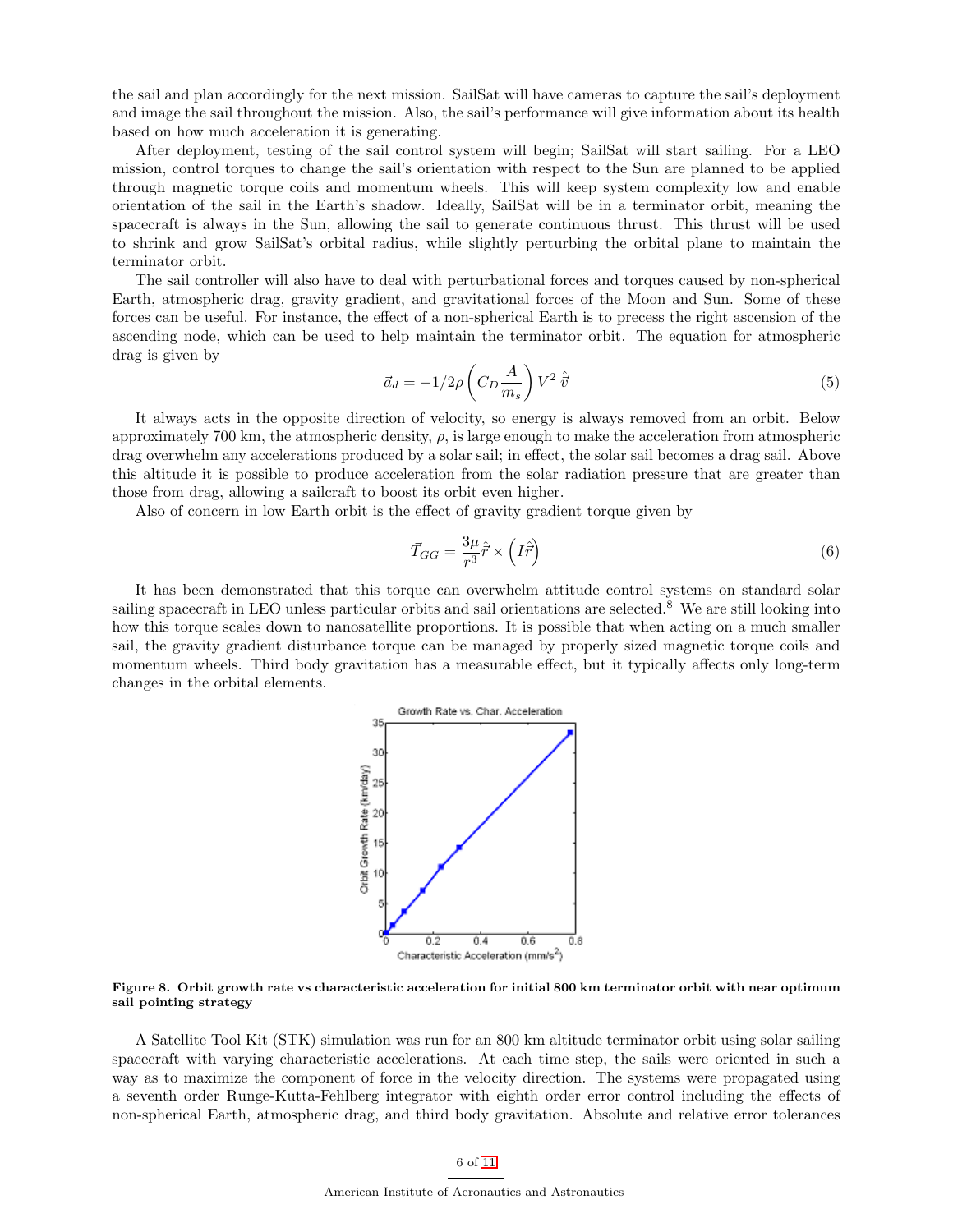were 10−<sup>9</sup> and 10−<sup>12</sup> respectively. From these simulations, orbital growth rate was estimated from observed secular variation in the semi-major axis. These results are plotted in figure [8,](#page-6-0) and are roughly linear.

This means that in terms of orbital growth, ten days with a characteristic acceleration of 0.1 mm/s<sup>2</sup> would equal one day with a characteristic acceleration of  $1 \text{ mm/s}^2$ . Since time is not a factor in this simple demonstration mission, SailSat can exploit this feature and reduce the size of the sail even more. If SailSat's total mass were 5 kg and it could deploy a 5  $x$  5  $m<sup>2</sup>$  sail, its characteristic acceleration would be a modest 0.05 mm/s<sup>2</sup> allowing it to boost an orbit roughly 1.5 km/day. This is more than enough to verify that the control system can orient the sail and make a controlled orbit change.

A successful solar sail mission would raise solar sail's technology readiness level (TRL) to seven meaning a system prototype has been demonstrated in a space environment. Raising the TRL level would boost mission planner's confidence in solar sails and perhaps inspire other follow up missions. By using donated sail material, COTS parts, and student labor, SailSat would do all this and more for relatively low cost.

#### B. Geosail

The next logical step is a space weather mission in the Earth's geomagnetic tail, typically referred to as Geosail or Solar Kite.<sup>9</sup> The Earth's geomagnetic tail comes about from the interaction between the solar wind and the Earth's magnetic field and rotates about one degree per day to always remain along the Earth-Sun line. A drawing of the geomagnetic tail appears in figure [9.](#page-7-0)



Figure 9. Solar wind blows the Earth's magnetic field away from the sun producing the geomagnetic tail.

Measurements of the environment inside the geomagnetic tail are quite important to the space physics community, but the rotation of the tail makes year-round measurements impractical for a conventional spacecraft, which generally has an inertially fixed orbit. The spacecraft would have to artificially precess its orbit one degree per day by using propellant to create a continuous low thrust or an ever present series of high impulsive thrusts. On the other hand, a solar sail is ideally suited for generating the continuous low thrust required to precess an orbit 0.9856 deg/day to match the rotation of the geomagnetic tail thus enabling year-round measurements.<sup>10</sup>

The required characteristic acceleration for sun-synchronous apse line precession is only dependent on the desired orbit's apogee radius and perigee radius. For a scientifically interesting  $11 \times 23$  Earth radii elliptical orbit, a characteristic acceleration of only 0.11  $mm/s^2$  is required.<sup>9</sup> This acceleration can be achieved by a three kg sailcraft with a square sail that is six meters on a side. Relevant sensors such as magnetometers, plasma detectors, and PIE detectors exist with sizes and power requirements small enough to fit on a nanosatellite in addition to standard bus systems. Those for the Solar Kite mission were chosen with mass less that 0.85 kg and power consumption under five watts.<sup>9</sup>

<span id="page-6-0"></span>An STK simulation was run for this mission using the sailcraft described above. The same integrator and perturbing forces were used as before for the LEO simulation, but the absolute and relative error tolerances were both increased to  $10^{-8}$  to limit integration time. The orbit was propagated for 100 days with the solar sail precessing the apse line to remain sun-synchronous. The results are illustrated in figure [10.](#page-8-0) The picture was taken from STK at the start of the simulation in a view from the north pole looking downward. During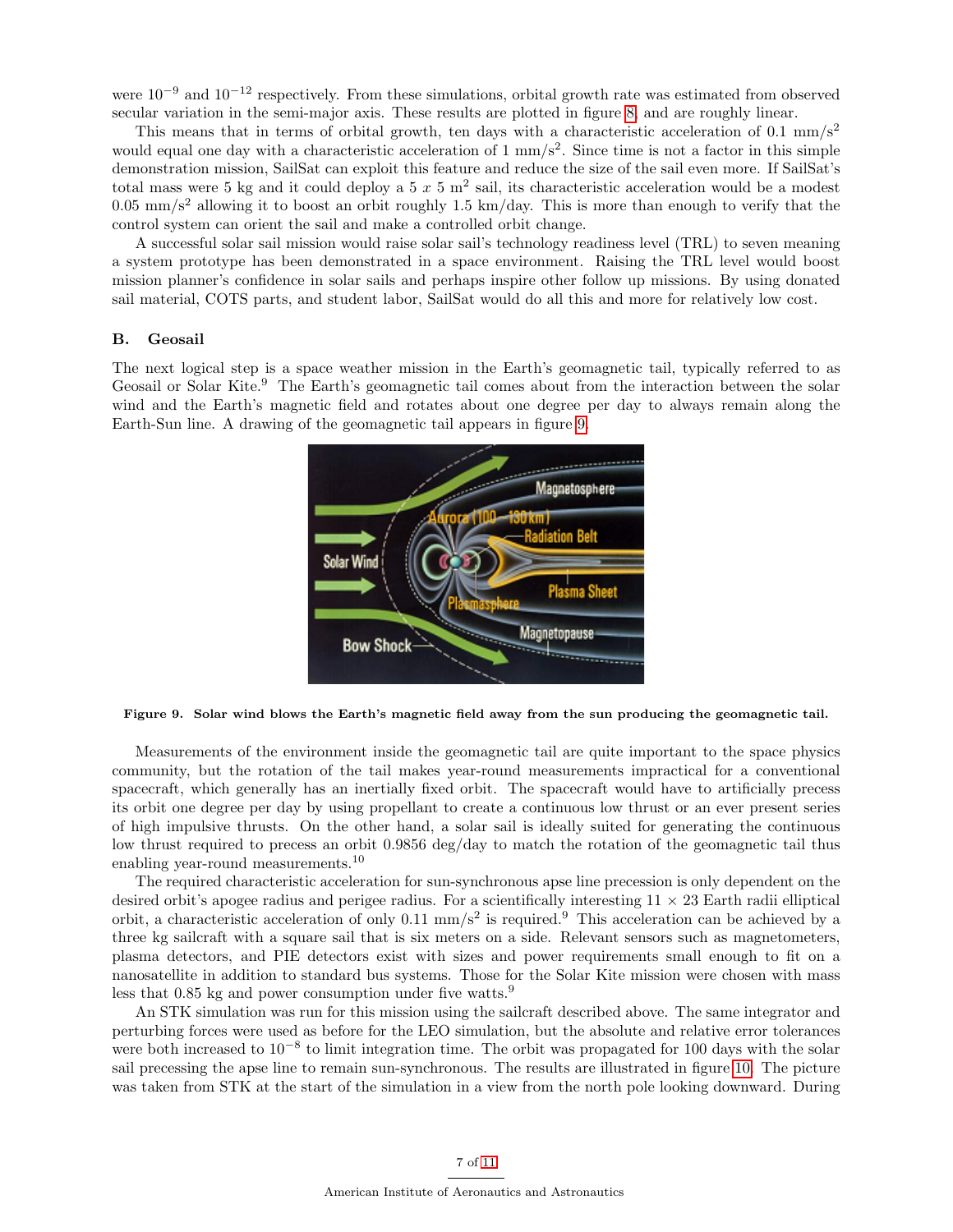the simulation, the Earth's shadow, hence the Earth-Sun line, sweeps around counter-clockwise while the apse-line of the orbit follows.



Figure 10. With the proper sail orientation, the argument of perigee can be precessed to be in sync with the Earth-Sun line. This continuous orbit perturbation would require far too much fuel for a conventional spacecraft.

In the simulation, the sail was programmed to reorient itself every 15 minutes using the Accessibility and Deficit (AnD) blending method.<sup>11</sup> This method calculates the optimal pointing direction based on how far orbital elements are perturbed from their desired values. This steering method reduces the required characteristic acceleration slightly, but requires knowledge of position and velocity. Another benefit of the geosail orbit is that an entirely passive steering method can be used to maintain it. Simply aligning the sail normal with the Sun vector  $(\alpha = 0)$  causes the necessary precession of the apse line while producing no long-term variation in the other elements. This alignment can be maintained passively if the spacecraft's center of mass is closer to the sun than the sail's center of pressure.

#### <span id="page-7-0"></span>C. Geostorm

The constant acceleration produced by a solar sail can be used to put the spacecraft in a non-Keplerian orbit; the sailcraft does not orbit like a standard spacecraft. An example of this is using the sail to create artificial Lagrange points. There are five points in every two body system where the gravitational accelerations from both bodies cancel with the centripetal acceleration from rotation. These are called Lagrange points.<sup>12</sup> A properly oriented solar sail can create entire artificial Lagrange surfaces where the gravitational accelerations and centripetal accelerations are canceled by the acceleration from the sail.

When any spacecraft is in a circular orbit about the Sun, the gravitational acceleration and the centripetal acceleration exactly cancel:

$$
\frac{GM_{sun}}{r^2} = \omega^2 r \tag{7}
$$

Imagine the same spacecraft keeping the same angular velocity,  $\omega$ , but reducing the distance from the Sun,  $\tilde{r} < r$ . In this case, the gravitational acceleration on the left hand side of equation [7](#page-8-1) increases, while the centripetal acceleration on the right hand side decreases leaving the equation unbalanced. If the spacecraft had a solar sail, it could direct the acceleration away from the Sun to re-balance the equation:

$$
\frac{GM_{sun}}{\tilde{r}^2} = \omega^2 \tilde{r} + a_{srp} \tag{8}
$$

Thus, solar sails can orbit the sun at a lower radius while maintaining an angular velocity that satisfies equation [7](#page-8-1) for a higher radius. This is the key mechanism for creating an artificial Lagrange point.

In the Earth-Sun system, L1 is the Lagrange point between the two bodies. Near L1, local accelerations are quite small (since gravitational and centripetal accelerations have almost canceled), so even a modest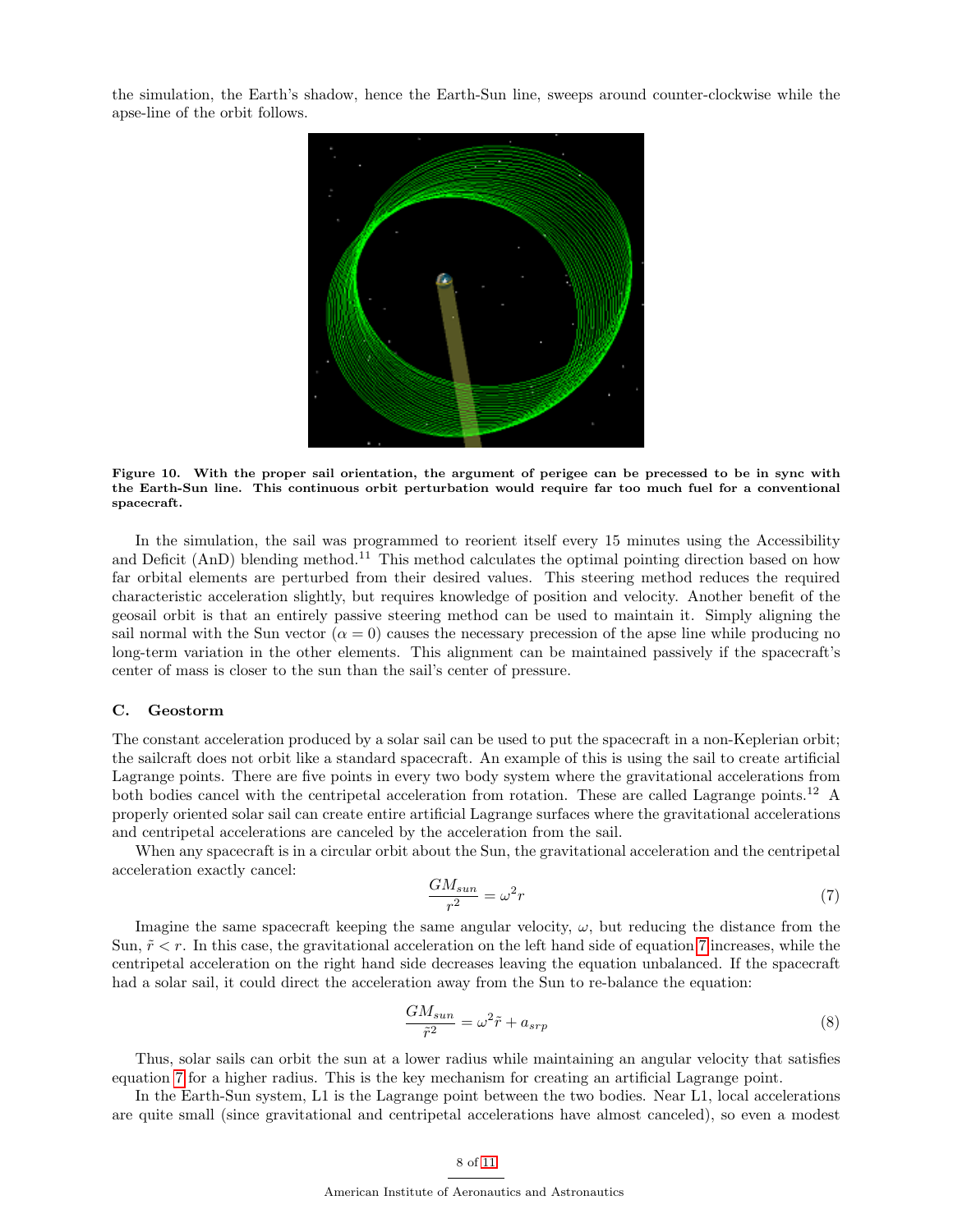solar sail can use the trick above to create an artificial L1 much closer to the sun. For instance, a solar sail with a characteristic acceleration of  $0.25 \text{ mm/s}^2$  can push this artificial L1 point twice as close to the Sun as normal.<sup>1</sup> This particular vantage point is extremely useful to the space weather community and is the desired orbit for the Geostorm mission.

Located twice the distance sunward as L1, the Geostorm mission would act as an early warning system for dangerous coronal mass ejections that can disrupt the Earth's magnetosphere, cause power outages, damage satellites, and even harm astronauts. Because it is an unstable Lagrange point and due to radio interference from the Sun, satellites are not stationed exactly at L1. Instead they enter a halo orbit about L1. For these same reasons, the Geostorm mission requires a halo orbit about the artificial Lagrange point. The Geostorm orbit, along with that of the Advanced Composition Explorer, or ACE, is pictured in figure [11.](#page-9-0)<sup>13</sup>



<span id="page-8-0"></span>Figure 11. The Geostorm mission requires the solar sailing spacecraft to enter a halo orbit between the Earth and the Sun much closer to the Sun than L1.

Because of moderate sail requirements and large scientific impact, the Geostorm mission seems like another logical next step beyond either the Geosail or the LEO demonstration missions. It can in turn be used as a stepping stone for even more advanced missions, such as visits to near Earth asteroids or the inner planets. These missions, including Geosail and Geostorm, are long term goals for the solar sailing nanosatellite group, but our first focus is on a LEO demonstration mission.

# <span id="page-8-1"></span>V. Research Topics

Solar sailing is an exciting subject because there are many areas of active research. For instance, globally optimum (minimum time) transfer trajectories for many mission scenarios are still unknown. It is actually quite difficult to answer the question: "How do I get from this orbit to the next in minimum time?" It does not appear to be a convex optimization problem: the search space for transfer trajectories is plagued with local optima, solutions that are better than those similar to them, but are still not the best. One method uses a genetic algorithm and a neural network to cleverly traverse the search space. This mechanism for searching is called an evolutionary neurocontroller, and it has found trajectories that take much less time than those previously thought to be optimal.<sup>14</sup> Even so, globally optimal solutions are highly desired to quantify suboptimality.

Others have abandoned global optimality to instead focus on practicality. The AnD blending method mentioned in the Geosail section is only locally optimal, but would be very easy to implement onboard the spacecraft.<sup>11</sup> It requires knowledge of the current and desired orbits and a set of user defined weights to help the blending method. These weights can require some in depth knowledge of solar sail orbits and the blending method is simply a weighted sum. The author of this paper is currently modifying the AnD blending method to use weighted least squares. This method was applied to the Geosail orbit and was found to reduce the required characteristic acceleration greatly. This implies a more efficient use of the sail.

Attitude control is another area of active research, and it is generally separated from trajectory control due to the differing timescales. Nevertheless, a sailcraft must be able to orient itself with respect to the Sun in order to change its orbit thus the two are coupled. The most common method for attitude control is to displace the center of mass from the center of pressure. The force from solar radiation pressure acts at the center of pressure, which causes a torque if this point is not at the center of mass. Some designs displace the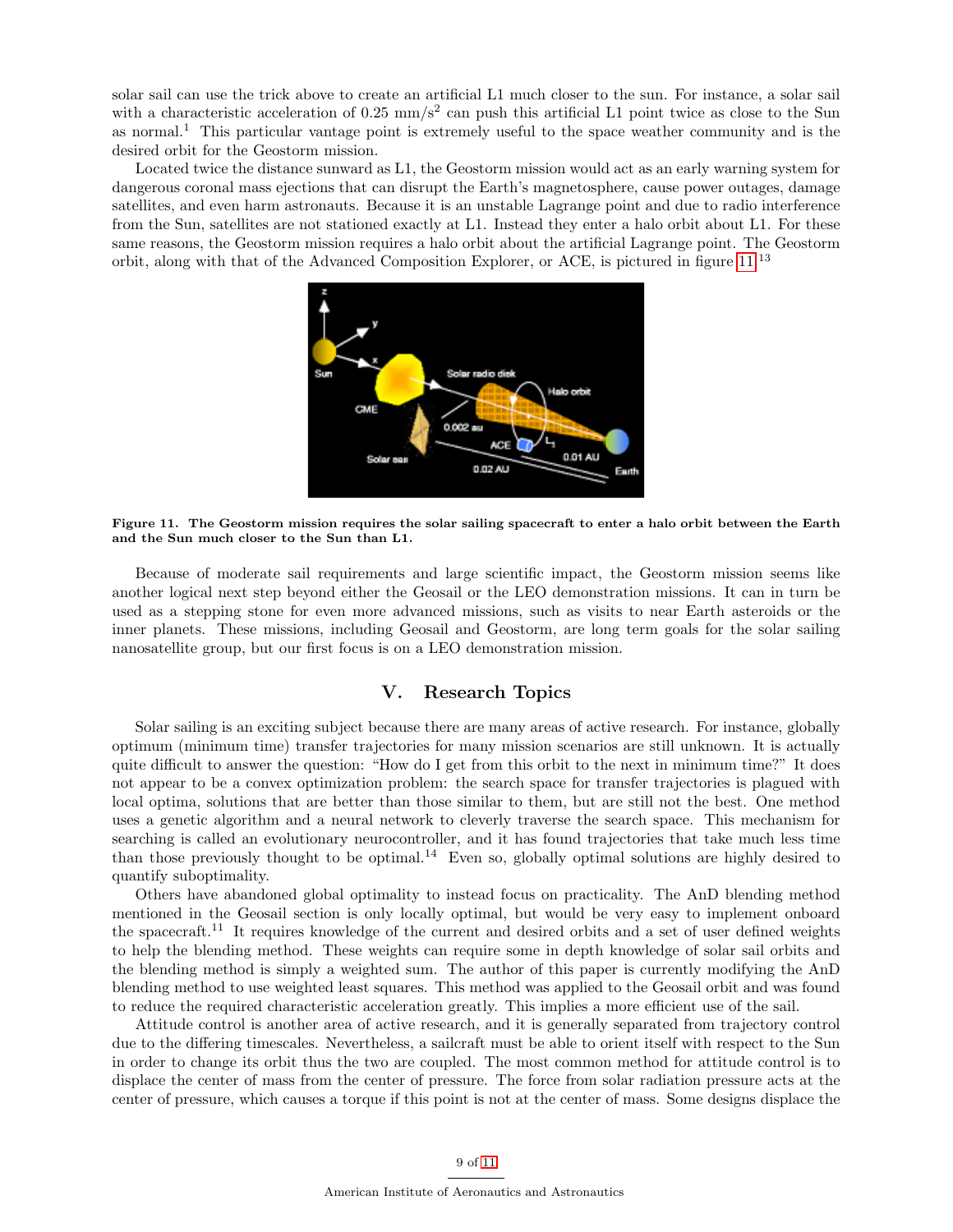center of mass directly by manipulating the mass distribution of the spacecraft, while others displace the center of pressure by changing the configuration of the sail. See references<sup>15</sup> or<sup>16</sup> for more information.

Another way is to use thrusters at the edges of the sail, or, as in the case of the LEO demonstration mission described previously, magnetic torque coils could be used. There is no best way, and most methods require very complicated controls. Eventually attitude and trajectory control will merge because some "optimal" trajectories require impossible amounts of control authority. This merger is another area of research.

Additionally, attitude control and trajectory control will have to deal with realistic sail conditions. The first solar sail is not going to be ideal. It's not going to reflect 100% of the incoming photons, it's going to have wrinkles and cracks, and it's going to billow in the light like a terrestrial sail billows in the wind. All of these effects need to be quantified into a realistic sail model,  $17$  and then accounted for.



Figure 12. Solar Kite's inflation simulation

<span id="page-9-0"></span>Finally, sail deployment is an active topic because, unfortunately, no one knows the easiest and most reliable way to deploy a sail. Some prefer the standard square sail supported by four booms, while others favor the spinning sails that rely on centripetal acceleration. Others use inflatable booms that rigidize in the space environment as illustrated in figure [12.](#page-10-0)<sup>9</sup> The method of deployment feeds back heavily into overall sail design and attitude control.

## VI. Conclusion

With the miniaturization of worthwhile scientific payloads, solar sailing nanosatellites may become the most viable platforms for solar sailing in the near future. By decreasing total mass, a much smaller sail can produce significant accelerations. The solar sailing nanosatellite group at Stanford University hopes to demonstrate this concept with a solar sail mission in low Earth orbit within one to two years. This mission will be a stepping stone to more exotic missions with particular interest to those dealing with space weather. In addition to being a unique and elegant form of propulsion, solar sailing also has many active areas of research to keep graduate students busy. It's a very exciting time for solar sails.

## References

<sup>1</sup>McInnes, C. R., "Solar Sailing: Mission Applications and Engineering Challenges," *Philosopical Transactions of the Royal Society of London Series A - Mathematical Physical and Engineering Sciences*, Vol. 361, No. 1813, December 2003, pp. 2989–3008.

<sup>2</sup>McInnes, C. R., *Solar Sailing - Technology, Dynamics, and Mission Applications*, Springer-Praxis Series in Space Science and Technology, Springer - Praxis Publishing Ltd, 1999.

<sup>3</sup>Battin, R. H., *An Introduction to the Mathematics and Methods of Astrodynamics*, AIAA Education Series, AIAA, 1999.

<sup>4</sup>Hutputtanasin, A. and Toorian, A., "CubeSat Design Specification - Revision 9," [http://cubesat.atl.calpoly.edu/](http://cubesat.atl.calpoly.edu/media/Documents/Developers/CDS%20R9.pdf) [media/Documents/Developers/CDS%20R9.pdf](http://cubesat.atl.calpoly.edu/media/Documents/Developers/CDS%20R9.pdf), 2005, [Online; accessed 25-April-2007].

<sup>5</sup>Long, M., Lorenz, A., Rodgers, G., Tapio, E., Tran, G., Jackson, K., Bleier, T., and Twiggs, R. J., "A CubeSat Derived Design for a Unique Academic Research Mission in Earthquake Signature Detection," *In Proceedings of the 16th Annual/USU Conference on Small Satellites*, Logan, Utah, August 2004.

 $^6$ Moore, J., "SRS Technologies — Solar Sails," [http://www.stg.srs.com/atd/Solar\\_Sail.htm](http://www.stg.srs.com/atd/Solar_Sail.htm), 2000, [Online; accessed 25-April-2007].

<sup>7</sup>Flint, E., "Mevicon, Inc. — Thin Film Behaviour," <http://www.mevicon.com/ThinFilmBehavior.html>, 2006, [Online; accessed 25-April-2007].

<sup>8</sup>Wie, B., Murphy, D., Paluszek, M., and Thomas, S., "Robust Attitude Control Systems Design for Solar Sails, Part